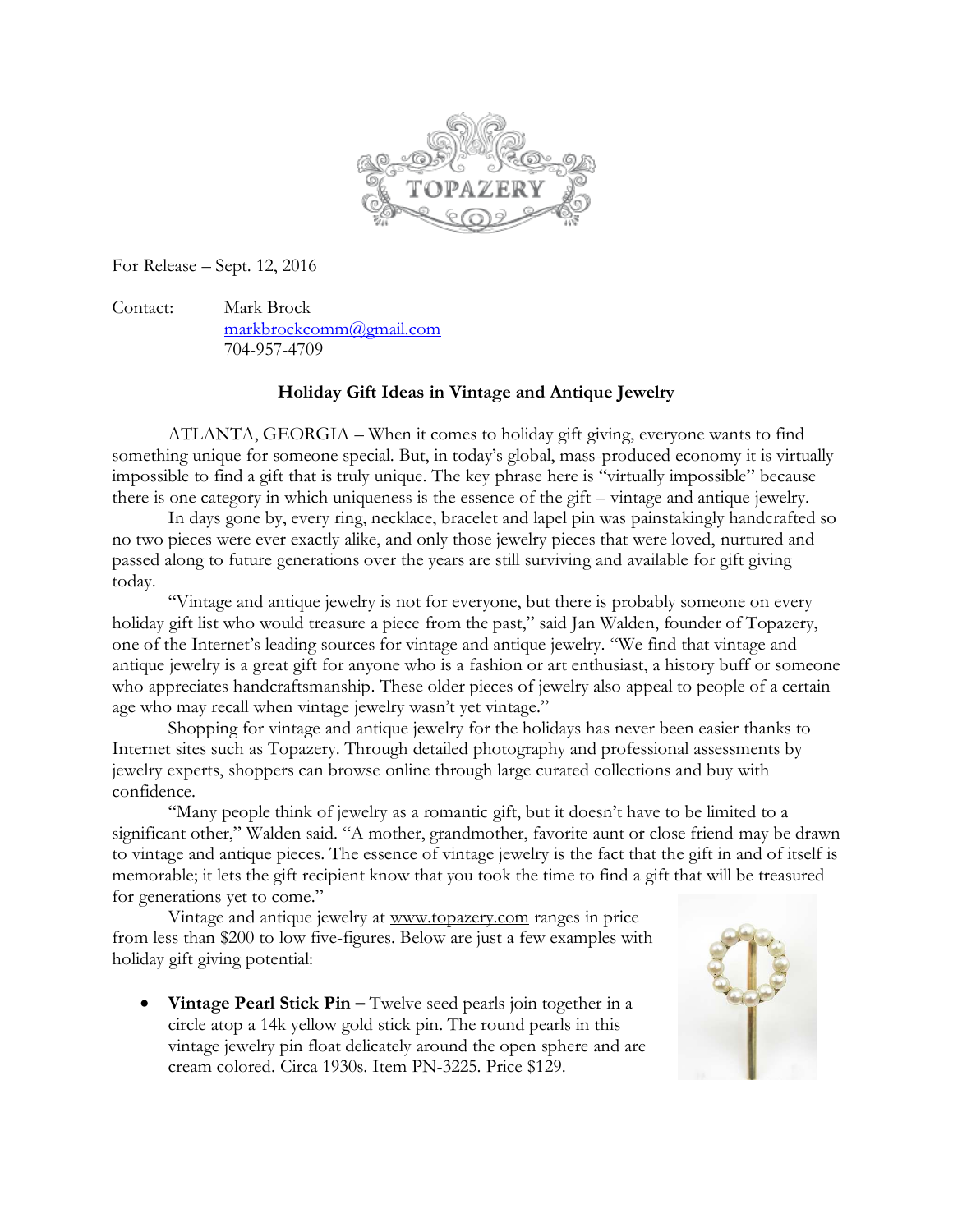**Vintage 1930s Engagement Ring –** The unique design of the mounting in this antique engagement ring helps the diamond pull off the illusion of a bigger stone. Fashioned in the shape of a hexagon, the band features a floral and filigree design. Circa 1930. Item RG-3488. Price \$400.





 **Edwardian Antique Necklace by Krementz –** Pearls and diamonds flirt with an unfurled parasol in this Edwardian antique necklace. The necklace has a mushrooming cupola design that is accented with a collection of old European cut diamonds. Set in platinum, this antique necklace's pendant features two natural button pearls. Circa 1905. Item NK-3512. Price \$1,825.

**Victorian Pearl and Zircon Necklace –** A glorious bouquet of pearls, diamonds and blue zircons accent a Victorian necklace's delicate swirling vase. A14k yellow gold pendant suspends from a round blue zircon in this vintage necklace. A larger matching zircon centerpieces the vase's cutwork. Three oval wing baroque pearls unfurl in between while a bigger heart-shaped pearl romantically dangles from below. Circa 1900. Item NK-3508. Price \$2,225





 **Vintage Diamond Engagement Ring –** A classic style mounting glitters softly with 10 old-style single-cut diamonds that are bead set on the shoulders. Two baguette-cut diamonds flank each side of the GIA certified 0.71 carat round brilliant cut diamond. Circa 1935. Item RG-3339. Price \$5,885

 **Art Deco Antique Aquamarine Ring –** A diamond orbit spins around this antique Art Deco ring's aquamarine planet. The planet Uranus glows with the same light blue-green intensity as this antique ring's focal point cushion cut aquamarine. A constellation of bead set diamond stars spin around the centerpiece gemstone in a platinum setting This ring has a pierced and hand engraved mounting. Circa 1925. Item RG-3495. Price \$8,259.